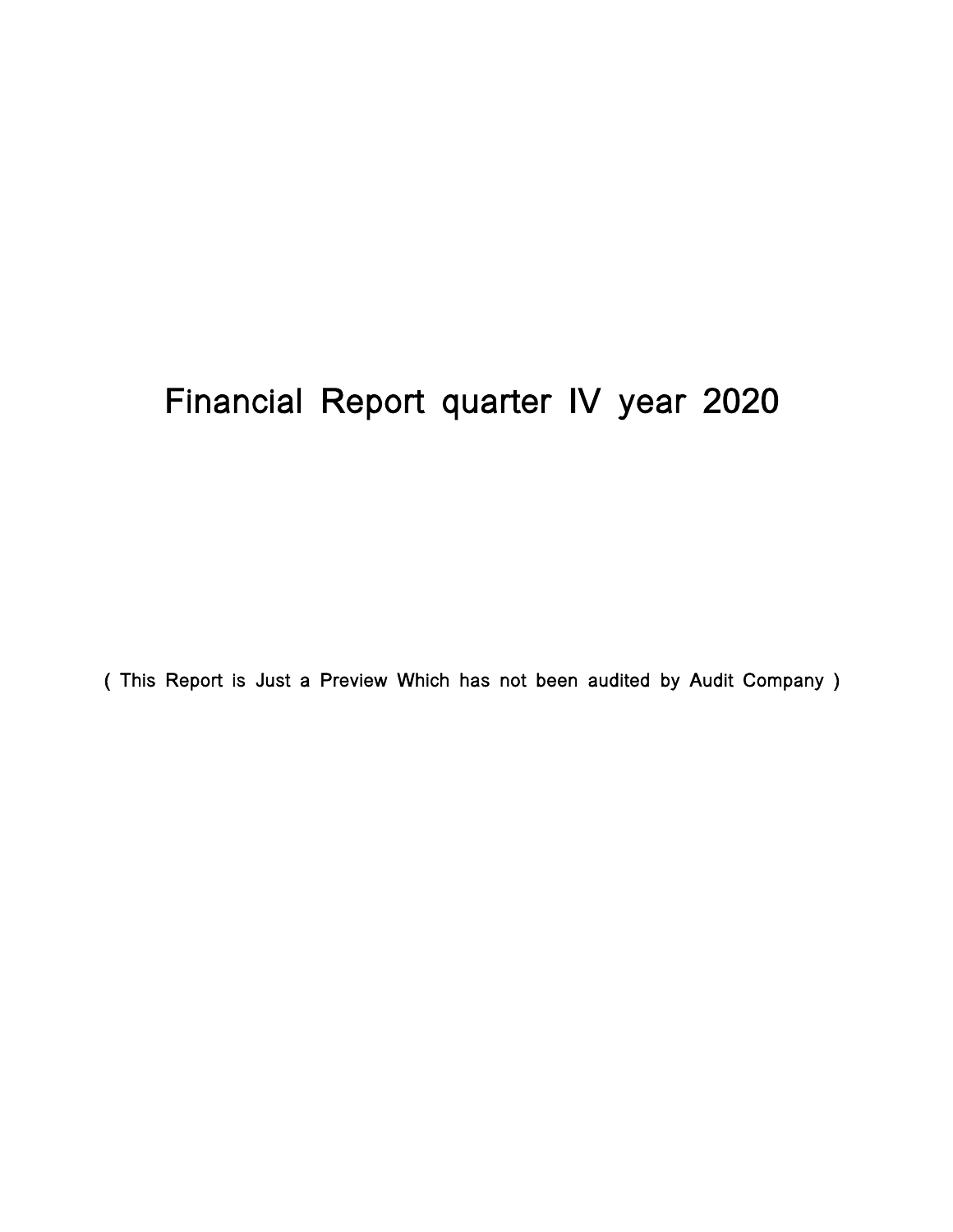THE JOINT DEVELOPMENT BANK.LTD Head office + Braches and Units Services Tel: 021 213531-6

# **BALANCE SHEET quarter IV year 2020**

| Currency: ALL LAKm                 |                                                              |             |               |              |  |
|------------------------------------|--------------------------------------------------------------|-------------|---------------|--------------|--|
| <b>Code</b>                        | <b>ASSETS</b>                                                | <b>Note</b> | <b>Amount</b> |              |  |
|                                    |                                                              | 30-Sep-20   | 31-Dec-20     |              |  |
| $\bf{I}$                           | Cash and accounts with the BOL                               |             | 2,186,223.61  | 1,510,915.45 |  |
|                                    | 1. Cash on hand                                              |             | 720,715.41    | 640,003.13   |  |
|                                    | 2. Demand deposits                                           |             | 1,249,788.83  | 680, 677. 40 |  |
|                                    | 3. Term deposits                                             |             | 215,719.37    | 190,234.92   |  |
| $\mathbf{\underline{u}}$           | <b>Amounts due from other banks</b>                          |             | 236,012.92    | 229,999.06   |  |
|                                    | 1. Demand deposits                                           |             | 217,510.92    | 220,745.06   |  |
|                                    | 2. Term deposits                                             |             | 18,502.00     | 9,254.00     |  |
|                                    | 3. Net loans to other banks (net of specific provisions)     |             |               |              |  |
| $\frac{\mathbf{III}}{\mathbf{IV}}$ | Securities purchased under resale agreements                 |             |               |              |  |
|                                    | <b>Investment in securities</b>                              |             | 189,551.13    | 38,500.00    |  |
|                                    | 1. Trading securities                                        |             | 4,300.00      | 4,300.00     |  |
|                                    | 2. Available-for-sale securities                             |             |               |              |  |
|                                    | 3. Held-to-maturity securities                               |             | 185,251.13    | 34,200.00    |  |
| $\underline{\mathbf{V}}$           | Loans and advances to customers (net of specific provisions) |             | 4,478,139.82  | 3,894,913.14 |  |
| VI                                 | Investment in subsidiaries, joint-ventures and other long-   |             | 854.44        | 854.44       |  |
|                                    | term investment                                              |             |               |              |  |
| <b>VII</b>                         | Leasing and ordinary lease transactions                      |             |               |              |  |
| <b>VIII</b>                        | <b>Fixed assets</b>                                          |             | 232,660.45    | 232,017.95   |  |
|                                    | 1. Construction in progress and fixed assets in transit      |             | 2,751.16      | 1,820.99     |  |
|                                    | 2. Intangible fixed assets                                   |             | 147,699.61    | 147,370.48   |  |
|                                    | 3. Tangible fixed assets                                     |             | 82,209.68     | 82,826.48    |  |
|                                    | 4. Right to use the property for rent (NBV)                  |             |               |              |  |
| $\frac{IX}{X}$                     | <b>Registered Capital deposited</b>                          |             | 194,009.51    | 200,247.44   |  |
|                                    | <b>Other assets</b>                                          |             | 393,245.12    | 476,242.81   |  |
|                                    | 1. Accrued interest income                                   |             | 34,564.28     | 123,771.13   |  |
|                                    | 2. Interbranches and Head Office Account (Dr)                |             |               |              |  |
|                                    | 3. Other assets                                              |             | 358,680.84    | 352,471.68   |  |
|                                    | <b>TOTAL:</b>                                                |             |               | 6,383,442.85 |  |

سيران

 Vientiane Capital, Lao P.D.R, Date 07/01/2021  **Prepared Accounting Division Head of Credit Division Internal Audit Division Manager Director**

- -

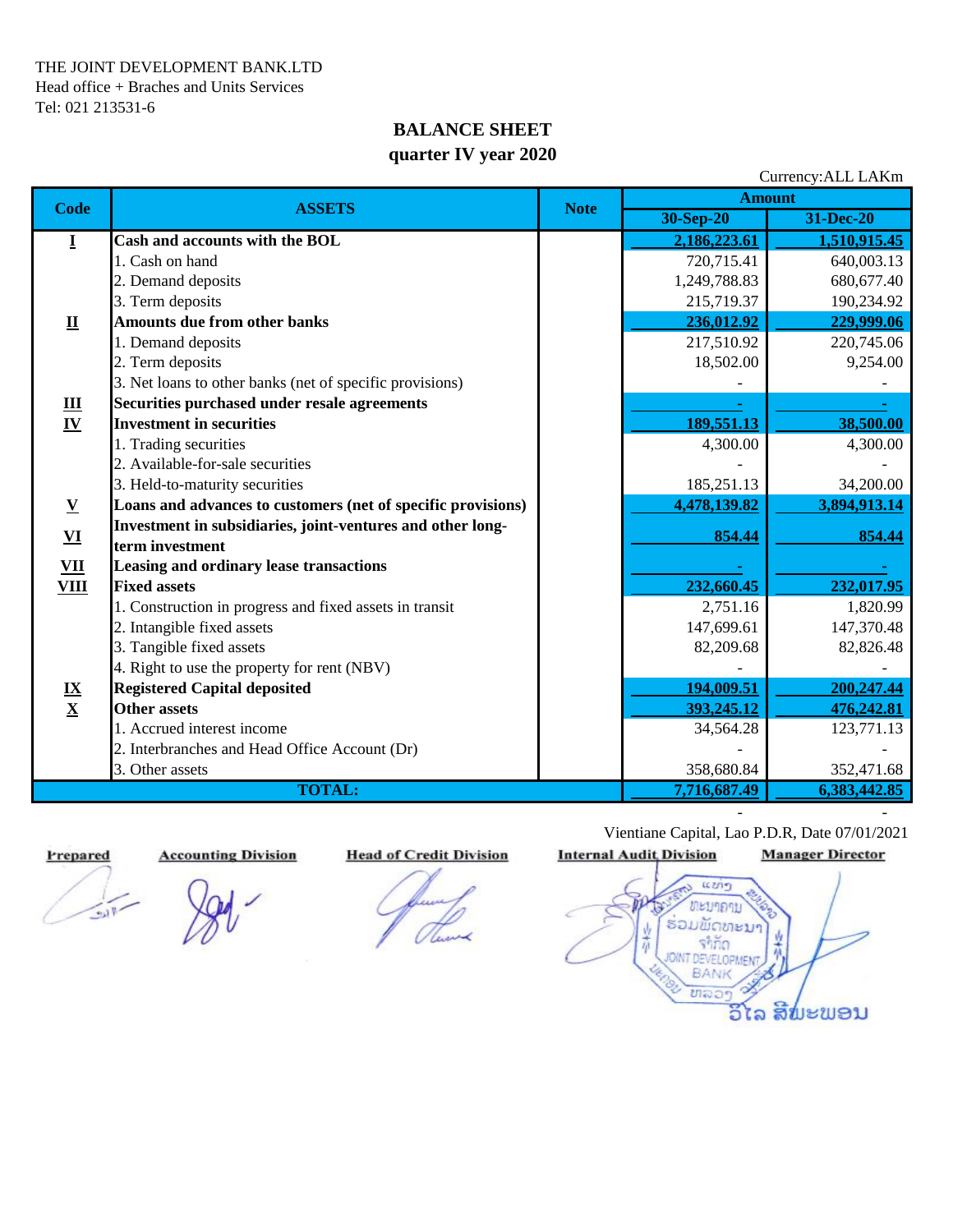THE JOINT DEVELOPMENT BANK.LTD

Head office + Braches and Units Services Tel: 021 213531-6

# **BALANCE SHEET quarter IV year 2020**

Currency:ALL LAKm

|                           | <b>LIABILITIES AND CAPILAL</b>                |             | <b>Amount</b> |              |  |  |
|---------------------------|-----------------------------------------------|-------------|---------------|--------------|--|--|
| <b>Code</b>               |                                               | <b>Note</b> | 30-Sep-20     | 31-Dec-20    |  |  |
| $\bf{I}$                  | <b>Amounts due to other banks</b>             |             | 946,262.85    | 309,938.38   |  |  |
|                           | 1. Demand deposits                            |             | 2,298.03      | 1,450.38     |  |  |
|                           | 2. Term deposits                              |             | 167,510.00    | 148,488.00   |  |  |
|                           | 3. Borrowings from other banks                |             | 776,454.82    | 160,000.00   |  |  |
|                           | 4. Other payables to other banks              |             |               |              |  |  |
| $\mathbf{I}$              | <b>Amounts due to customers</b>               |             | 5,945,354.89  | 5,349,393.07 |  |  |
|                           | 1. Demand deposits                            |             | 1,552,200.73  | 1,359,215.36 |  |  |
|                           | 2. Term deposits                              |             | 4,393,152.31  | 3,990,176.51 |  |  |
|                           | 3. Other payables to customers                |             | 1.85          | 1.20         |  |  |
| Ш                         | Securities sold under repurchased agreements  |             |               |              |  |  |
| $\underline{\mathbf{IV}}$ | Debt payable related to issuing securities    |             |               |              |  |  |
| $\mathbf{V}$              | <b>Other liabilities</b>                      |             | 250,874.83    | 199,335.40   |  |  |
|                           | 1. Accrued interest expense                   |             | 194,990.63    | 176,378.98   |  |  |
|                           | 2. Interbranches and Head Office Account (Cr) |             |               | 2,976.28     |  |  |
|                           | 3. Other liabilities                          |             | 55,884.20     | 19,980.14    |  |  |
| $\mathbf{V}$              | <b>Capital and reserves</b>                   |             | 574,194.96    | 524,776.03   |  |  |
|                           | 1. Chartered capital                          |             | 404,666.10    | 404,666.10   |  |  |
|                           | 2. Shares Premium                             |             | (39,757.05)   | (39,757.05)  |  |  |
|                           | 3. Regulatory reserve fund                    |             | 7,172.94      | 7,172.94     |  |  |
|                           | 4. Business expansion fund                    |             |               |              |  |  |
|                           | 5. Other reserves                             |             | 1,798.35      | 3,032.19     |  |  |
|                           | 6. Margin for Revaluations                    |             | 94,029.78     | 94,029.78    |  |  |
|                           | 7. General provision for credit activities    |             | 22,365.40     | 19,474.20    |  |  |
|                           | 8. Retained earnings                          |             | (2,239.12)    | (450.00)     |  |  |
|                           | 9. Result in instance of appoval              |             |               |              |  |  |
|                           | 10. Profit and loss for financial year        |             | 86,158.56     | 36,607.87    |  |  |
|                           | 11. Subventions and Allocated Fund            |             |               |              |  |  |
|                           | 12. Subordinated Debt                         |             |               |              |  |  |
|                           | <b>TOTAL:</b>                                 |             | 7,716,687.49  | 6,383,442.85 |  |  |

 $\frac{1}{\sqrt{1-\frac{1}{2}}\sqrt{1-\frac{1}{2}}}$ 

 **Prepared Accounting Division Head of Credit Division Internal Audit Division Manager Director**

Vientiane Capital, Lao P.D.R, Date 07/01/2021



 $cos<sub>2</sub>$ คะบาดาบ ຮ່ວມພັດທະນາ 业 ຈຳກັດ OINT **DEVELOPMENT BANK** ຫລວງ ສີພະພອນ ວີໂລ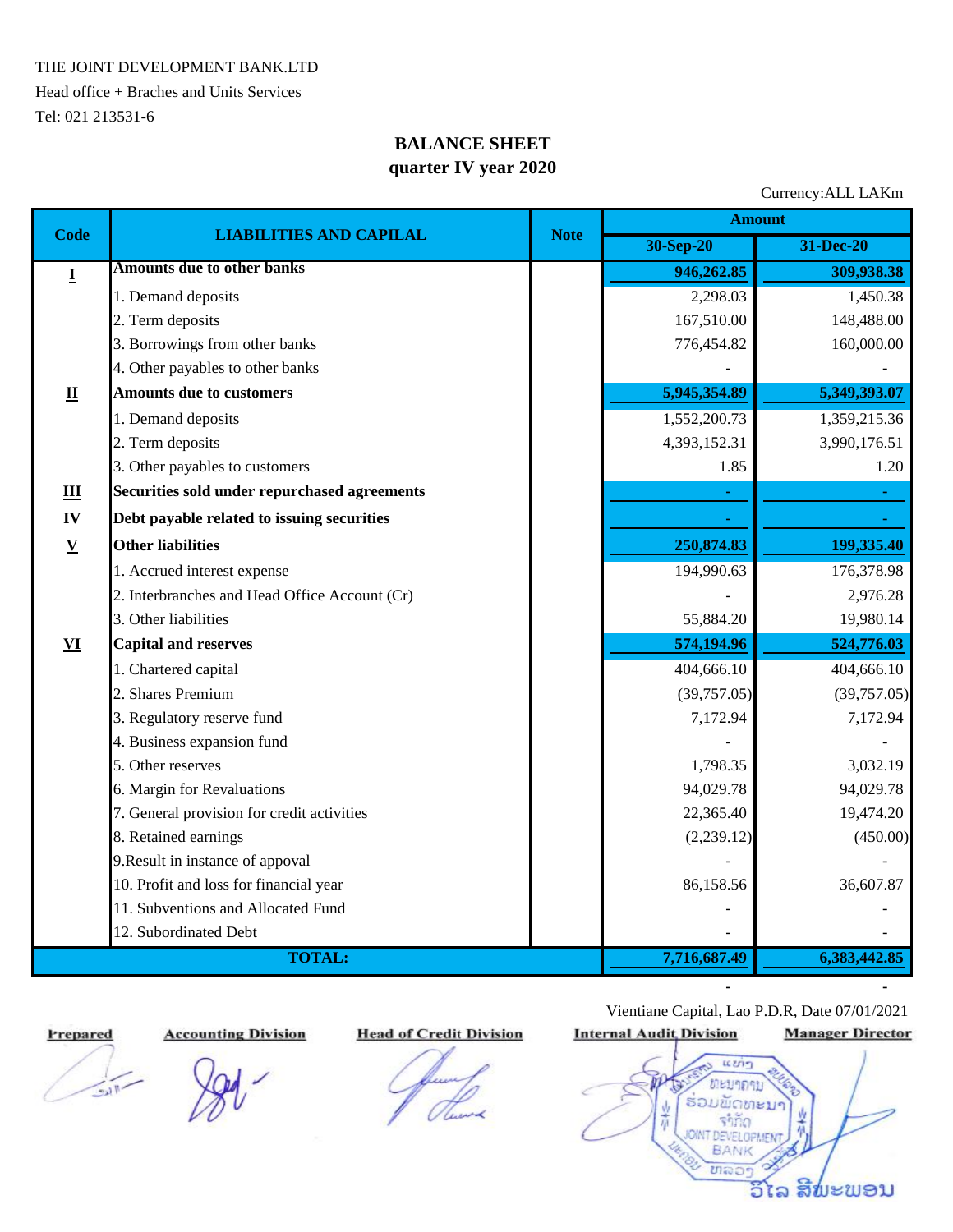#### THE JOINT DEVELOPMENT BANK.LTD

Head office + Braches and Units Services Tel: 021 213531-6

#### **INCOME STATEMENT**

### **quarter IV year 2020**

Currency:ALL LAKm

| Code             | <b>Item</b>                                                    | <b>Note</b> | <b>Amount</b> |               |
|------------------|----------------------------------------------------------------|-------------|---------------|---------------|
|                  |                                                                |             | 30-Sep-20     | 31-Dec-20     |
| A                | OPERATING INCOME AND EXPENSES                                  |             |               |               |
| 1                | <b>Interest and similar income</b>                             |             | 334,274.17    | 238,741.91    |
| 1.1              | Interest and similar income from interbanks                    |             | 352.56        | 320.53        |
| 1.2              | Interest and similar income from customers                     |             | 332,515.88    | 237,140.99    |
| 1.3              | Interest from Securities sold under repurchase agreement       |             | 1,405.73      | 1,280.39      |
| 1.4              | Interest from Securities for Sales landing                     |             |               |               |
| 1.5              | Other interest and similar income                              |             |               |               |
| $\boldsymbol{2}$ | <b>Interest and similar expense</b>                            |             | (259, 529.48) | (183,080.33)  |
| 2.1              | Interest and similar expense for interbanks                    |             | (7,925.89)    | (4,352.45)    |
| 2.2              | Interest and similar expense for customers                     |             | (251, 537.34) | (178, 661.63) |
| 2.3              | Interest on Securities sold under repurchase agreement         |             | (66.25)       | (66.25)       |
| 2.4              | Interest nd similar of Certificate Borrowing                   |             |               |               |
| 2.5              | Other interest and similar income                              |             |               |               |
| 3                | Net gain/(loss) from trading gold and other precious metals    |             |               |               |
| I                | NET INTEREST AND SIMILAR INCOME                                |             | 74,744.69     | 55,661.58     |
| 4                | Income from Leasing                                            |             | 1,049.83      | 90.26         |
| 5                | <b>Expenses on Leasing</b>                                     |             |               |               |
| 6                | Revenue from operating lease                                   |             |               |               |
| 7                | <b>Expenses on ordinary Lease</b>                              |             |               |               |
| 8                | Income from Securities for Sales                               |             | 100.00        | 100.00        |
| 9                | Fee and commission income                                      |             | 140,182.33    | 61,351.54     |
| 10               | Fee and commission expense                                     |             | (9,434.26)    | (7, 333.96)   |
| 11               | Net gain/(loss) from Revaluated trading Securities             |             |               |               |
| 12               | Net gain/(loss) from Securities for sales                      |             |               |               |
| 13               | Net gain/(loss) from dealing in foreign currencies             |             | 25,401.92     | 17,937.71     |
| 14               | Net gain/(loss) from Conditional Instruments for Interesr Rate |             |               |               |
| $\mathbf{I}$     | <b>NET OPERATING INCOME (1+3+14)</b>                           |             | 232,044.51    | 127,807.13    |
| B                | <b>OTHER INCOME AND EXPENSES</b>                               |             |               |               |
| 15               | Other operating income                                         |             | 217,934.34    | 157,194.38    |
| 16               | <b>Administration expenses</b>                                 |             | (91, 718.92)  | (63, 730.48)  |
| 16.1             | Payroll and other staff costs                                  |             | (48, 330.26)  | (32, 927.03)  |
| 16.2             | Other administrative expenses                                  |             | (43, 388.66)  | (30, 803.45)  |
| 17               | Depreciation and amortization charges                          |             | (25,774.18)   | (18,770.56)   |
| 18               | Other operating expenses                                       |             | (229, 358.61) | (162, 118.41) |
| 19               | Net specific provision charges/reversal for loans to customers |             | 5,330.43      | 2,957.82      |
| 19.1             | Specific provision expenses for loans to customers             |             | (18,954.36)   | (17,558.93)   |
| 19.2             | Reversal of specific provision for loans to customers          |             | 24,284.79     | 20,516.75     |
| 20               | Net gain/(loss) from selling Financial Asset                   |             |               |               |
| $\rm III$        | <b>Net INCOME AND EXPENSES</b>                                 |             | (123, 586.94) | (84, 467.25)  |
| ${\bf IV}$       | <b>TOTAL PROFIT BEFORE TAX</b>                                 |             | 108,457.57    | 43,339.88     |
| $21\,$           | Current enterprise income tax                                  |             | (22, 299.30)  | (6,732.00)    |
| V.               | PROFIT AFTER TAX                                               |             | 86,158.27     | 36,607.88     |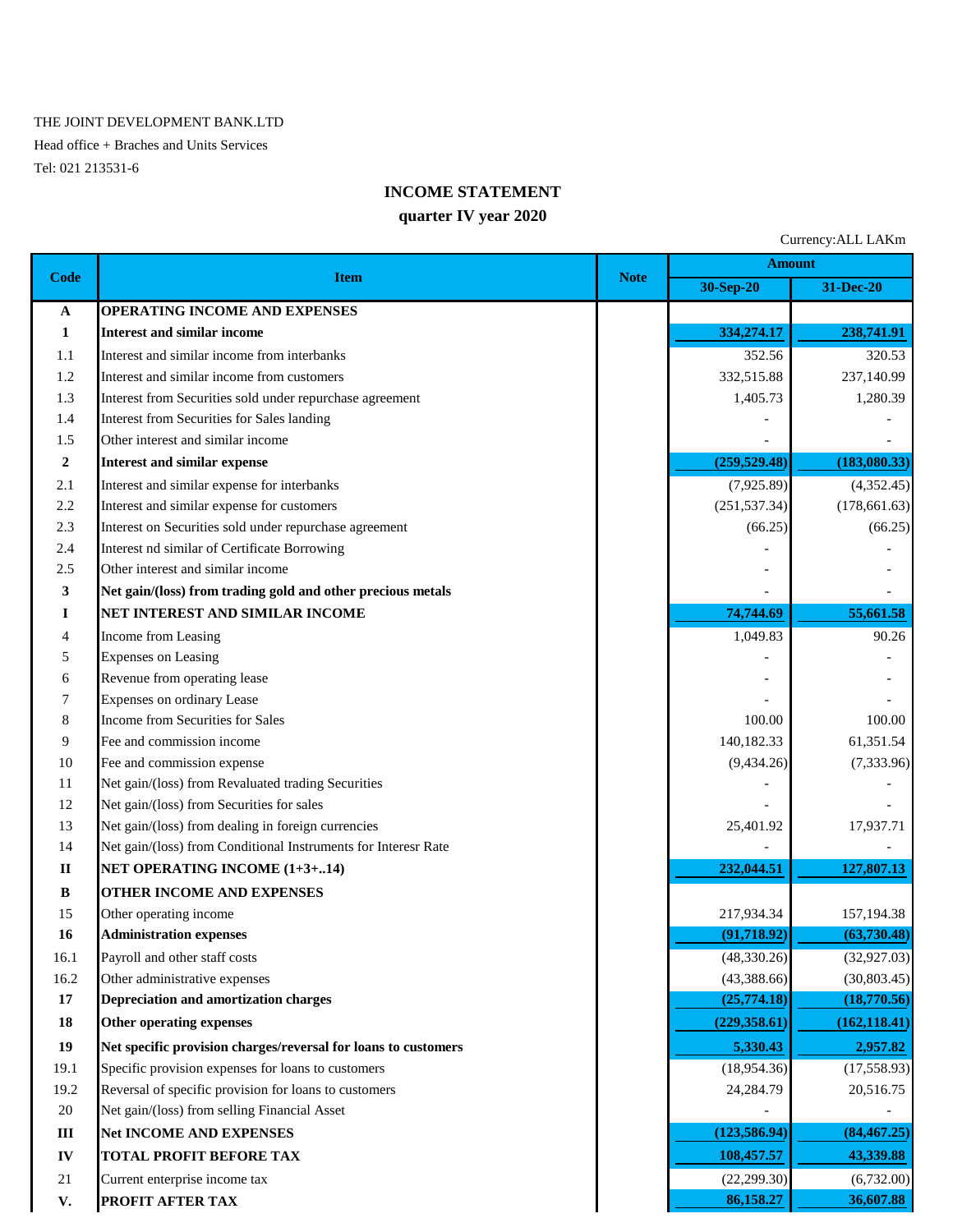| C        | <b>COMPREHENSIVE INCOME</b>                                  |                                | 94,029.78                                     | 94,029.78                |
|----------|--------------------------------------------------------------|--------------------------------|-----------------------------------------------|--------------------------|
| 22       | Margin for Revaluations Fixed Values                         |                                | 94,029.78                                     | 94,029.78                |
| 23       | Margin for Revaluations Securities                           |                                | $\overline{\phantom{a}}$                      |                          |
| 24       | Margin for Deferred tax                                      |                                | $\blacksquare$                                | $\overline{\phantom{0}}$ |
|          | <b>TOTAL NET OF COMPREHENSIVE INCOME</b>                     |                                | 94,029.78                                     | 94,029.78                |
|          |                                                              |                                | Vientiane Capital, Lao P.D.R, Date 07/01/2021 |                          |
| Prepared | <b>Head of Credit Division</b><br><b>Accounting Division</b> | <b>Internal Audit Division</b> |                                               | <b>Manager Director</b>  |
|          |                                                              |                                |                                               |                          |

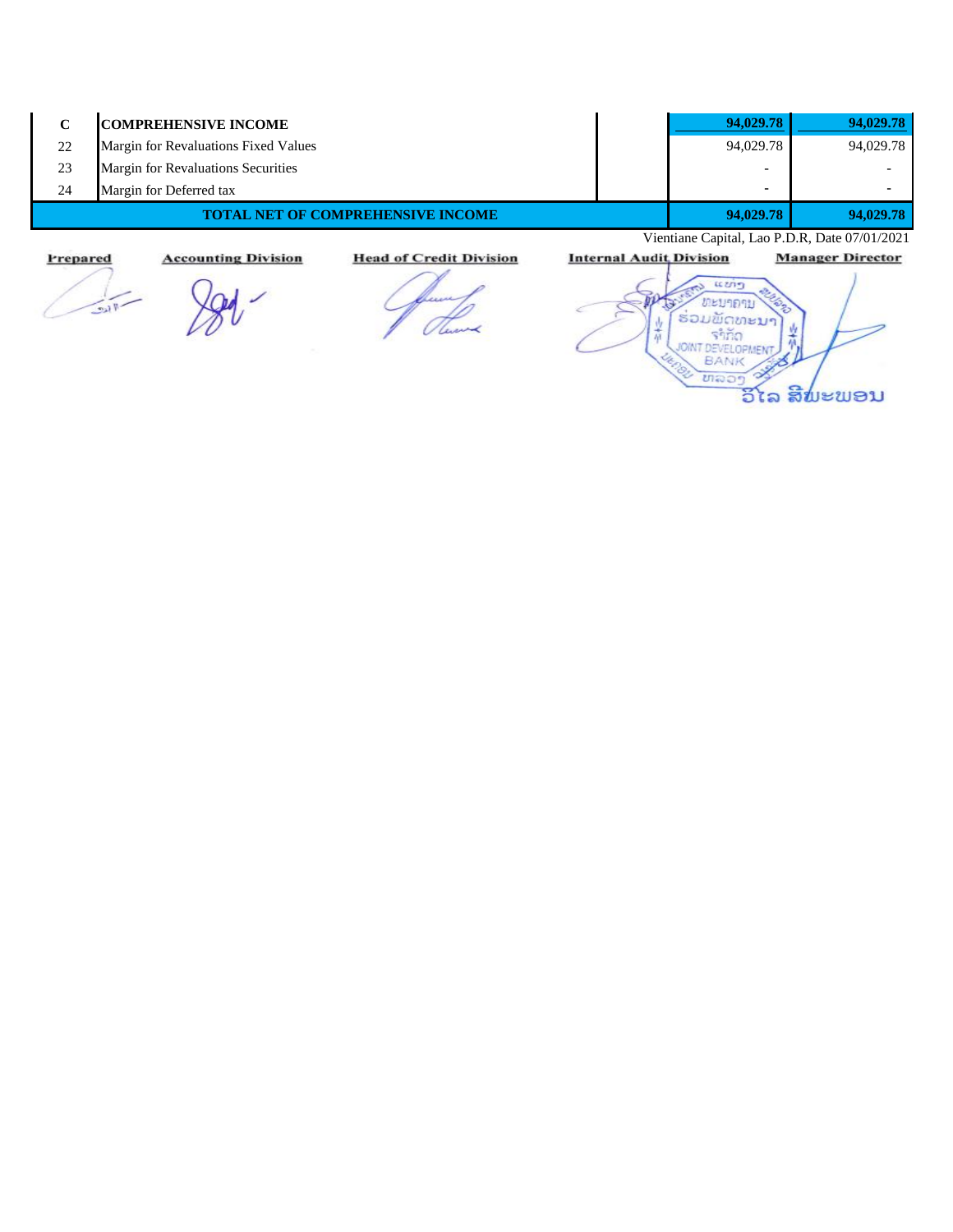#### THE JOINT DEVELOPMENT BANK.LTD style:FS.01/CB

Head office + Braches and Units Services units 1.000.000 Kip Tel: 021 213536

### **Cashflow statement**

#### **quarter IV year 2020**

|      |                                                                                                            | <b>Note</b> | <b>Amount</b> |               |
|------|------------------------------------------------------------------------------------------------------------|-------------|---------------|---------------|
| Code | <b>Item</b>                                                                                                |             | 30-Sep-20     | 31-Dec-20     |
|      | A. Cash flow from business operation                                                                       |             |               |               |
| 1    | +/- Net benefit or loss in year                                                                            |             | 49,550.66     | 23,496.12     |
|      | * Repricing item of benefit or loss balance as cash for income - expense                                   |             |               |               |
| 2    | + Net amortization and depreciation of fixed asset (substantial and insubstantial)                         |             | 7,003.62      | 6,063.70      |
| 3    | + Net amortization and depreciation of leasing asset and leasing asset for sale                            |             |               |               |
| 4    | +/- Net depreciation of problem loan and NPL                                                               |             | 1,395.43      | 80.49         |
| 5    | + Net depreciation of investment asset and others                                                          |             |               |               |
| 6    | + Net reserve deduction for risk and expenses                                                              |             |               |               |
| 7    | + Net reserve deduction by regulation                                                                      |             | 2,891.21      | 1,600.80      |
| 8    | + Loss from sale of fixed assets (including software. C. US money)                                         |             |               |               |
| 9    | +/- Benefit from fixed asset sale (include financial fixed asset)                                          |             |               |               |
| 10   | Income equity from basic support fund                                                                      |             |               |               |
| 11   | +/- Changes in receivable interest items and other expense items                                           |             | 89,206.84     | (28,917.69)   |
| 12   | +/- Changes in receivable interest items and other income items                                            |             | 18,611.65     | 15,342.54     |
|      | I. Net cash flow from operation activity before changes in assets and revolving<br>liabilities of the bank |             | 168,659.41    | 17,665.96     |
|      | * Changes (increase or decrease) in revolving assets                                                       |             |               |               |
| 13   | +/- Fixed deposits at Central Bank                                                                         |             |               |               |
| 14   | +/- Fixed deposits in other banks                                                                          |             | (25, 484.45)  | (22, 557.42)  |
| 15   | +/- Fixed deposit in CB and FI                                                                             |             | (9,248.00)    | (9,254.00)    |
| 16   | +/- Asset purchase with resale agreement                                                                   |             |               |               |
| 17   | +/- Assets for commerce                                                                                    |             |               |               |
| 18   | +/- Assets for sale                                                                                        |             |               |               |
| 19   | +/- Money for loan and advance for customer                                                                |             |               |               |
| 20   | $+/-$ Other assets                                                                                         |             | (584, 622.11) | (316, 651.49) |
|      | II. Net cash flow from changes in revolving liabilities                                                    |             | (6,209.16)    | 13,926.78     |
|      | * Changes (increase or decrease) in revolving assets                                                       |             | (625, 563.72) | (334, 536.13) |
| 21   | +/- Fixed deposit of CB and FI                                                                             |             |               |               |
| 22   | $+/-$ Other accounts to send to other banks                                                                |             | 19,022.00     | (16, 472.00)  |
| 23   | +/- Debt to pay for customer                                                                               |             |               |               |
| 24   | +/- Asset sale with repurchase agreement                                                                   |             | 595,961.83    | 599,549.22    |
| 25   | +/- Other liabilities                                                                                      |             |               |               |
|      | III. Cash flow from changes in revolving liabilities                                                       |             | 32,927.78     | 958.95        |
|      | IV. Net cash flow from business operation $(I + II + III)$                                                 |             | 647,911.61    | 584,036.17    |
|      | <b>B.</b> Cash flow from investment activities                                                             |             | 191,007.30    | 267,166.00    |
| 26   | +/- Increase or decrease in investment assets                                                              |             |               |               |
| 27   | +/- Increase or decrease in investment as group enterprise, joint venture company                          |             | (151, 051.13) | 4,800.00      |
| 28   | +/- Increase or decrease in fixed assets                                                                   |             |               |               |
|      | V. Net cash flow from investment activities                                                                |             | (7,646.11)    | (4,462.61)    |
|      | C. Cash flow from earning activities                                                                       |             | (158, 697.24) | 337.39        |